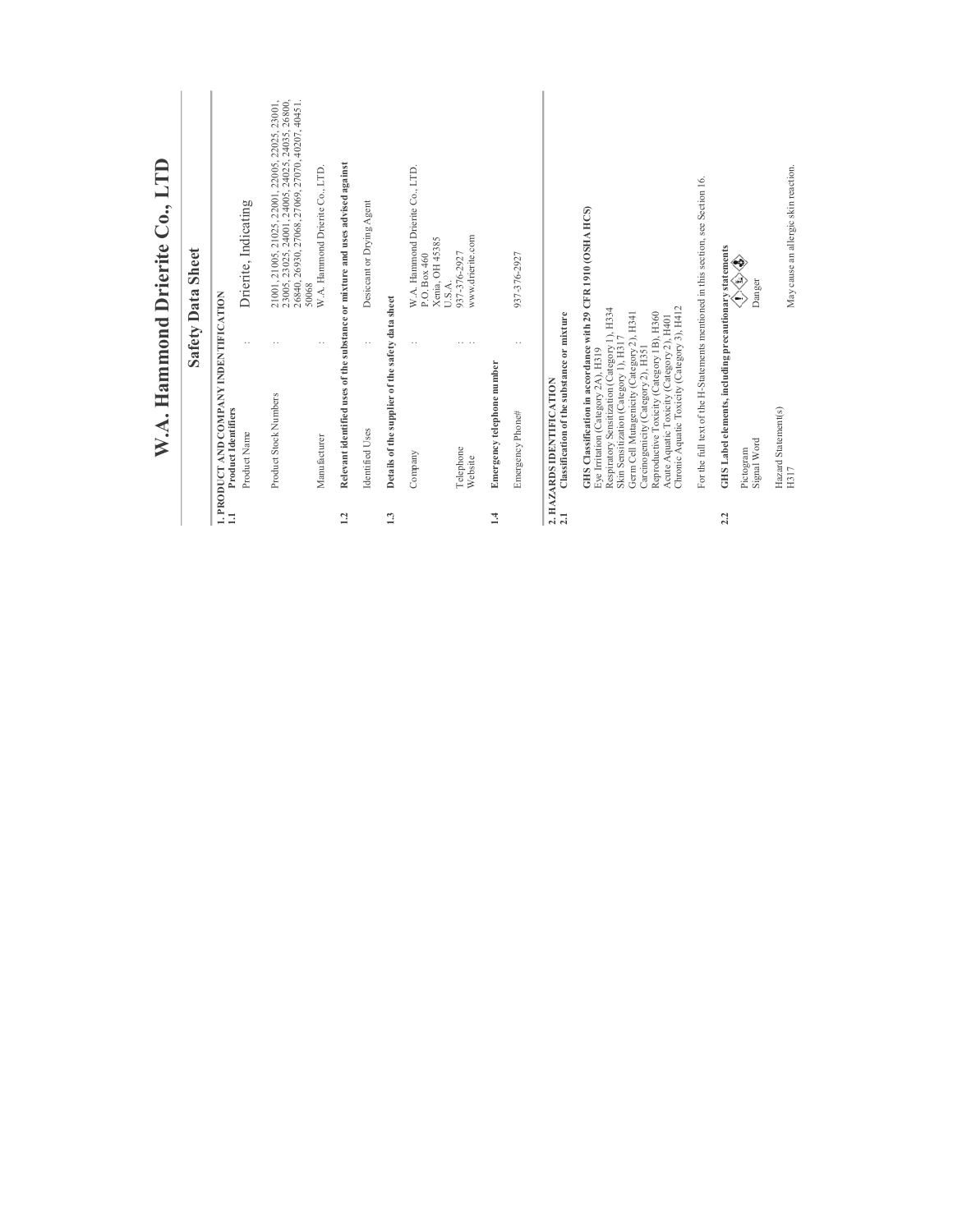| Precautionary Statement(s)<br>$P305 + P351 + P338$<br>$P302 + P352$<br>$P304 + P341$<br>2.2 Continued<br>H319<br>H334<br>H360<br>H412<br>P <sub>280</sub><br>H401<br>P264<br>H341<br>H351<br>P202<br>P272<br>P273<br>P285<br>P261<br>P <sub>201</sub> | Wear protective gloves/eye protection/face protection<br>IF INHALED: If breathing is difficult, remove victim<br>to fresh air and keep at rest in a position comfortable<br>IF IN EYES: Remove contacts, rinse cautiously with<br>May cause allergy or asthma symptoms or breathing<br>Do not handle until all safety precautions have been<br>Contaminated work clothing should not be allowed<br>IF ON SKIN: Wash with plenty of soap and water.<br>Avoid breathing dust, fumes, gas, mist, vapors, or<br>In case of inadequate ventilation wear respiratory<br>Harmful to aquatic life with long lasting effects.<br>May damage fertility or the unborn child.<br>Obtain special instructions before use.<br>Wash skin thoroughly after handling.<br>Suspected of causing genetic defects.<br>Avoid release to the environment.<br>Causes serious eye irritation.<br>Suspected of causing cancer.<br>water for several minutes.<br>difficulties if inhaled.<br>out of the workplace.<br>read and understood.<br>Toxic to aquatic life.<br>for breathing.<br>protection.<br>funnes. |
|-------------------------------------------------------------------------------------------------------------------------------------------------------------------------------------------------------------------------------------------------------|---------------------------------------------------------------------------------------------------------------------------------------------------------------------------------------------------------------------------------------------------------------------------------------------------------------------------------------------------------------------------------------------------------------------------------------------------------------------------------------------------------------------------------------------------------------------------------------------------------------------------------------------------------------------------------------------------------------------------------------------------------------------------------------------------------------------------------------------------------------------------------------------------------------------------------------------------------------------------------------------------------------------------------------------------------------------------------------|
| $P308 + P313$<br>$P333 + P313$<br>$P337 + P313$<br>P405<br>P363<br>P501                                                                                                                                                                               | Dispose of contents/container to an approved waste<br>If skin irritation persists: Seek medical attention.<br>If eye irritation persists: Seek medical attention.<br>If exposed or concerned: Seek medical advice.<br>Wash contaminated clothing before reuse.<br>Store in a secure location.<br>disposal plant.                                                                                                                                                                                                                                                                                                                                                                                                                                                                                                                                                                                                                                                                                                                                                                      |

# Hazards not otherwise classified (HNOC) or not covered by GHS - None 2.3 Hazards not otherwise classified (HNOC) or not covered by GHS - None  $2.3$

# 3. COMPOSITION/INFORMATION ON INGREDIENTS<br>3.1 Substances 3. COMPOSITION/ INFORMATION ON INGREDIENTS

|   | CaSO4 >98% + CoCl2 <2% |  |
|---|------------------------|--|
| ಸ | ndicating Drierit<br>J |  |

|                          |                | $^{986}$         |                    |
|--------------------------|----------------|------------------|--------------------|
|                          |                |                  |                    |
| Non Hazardous Components | alcium Sulfate | AS-No. 7778-18-9 | $EC-NO. 231-900-3$ |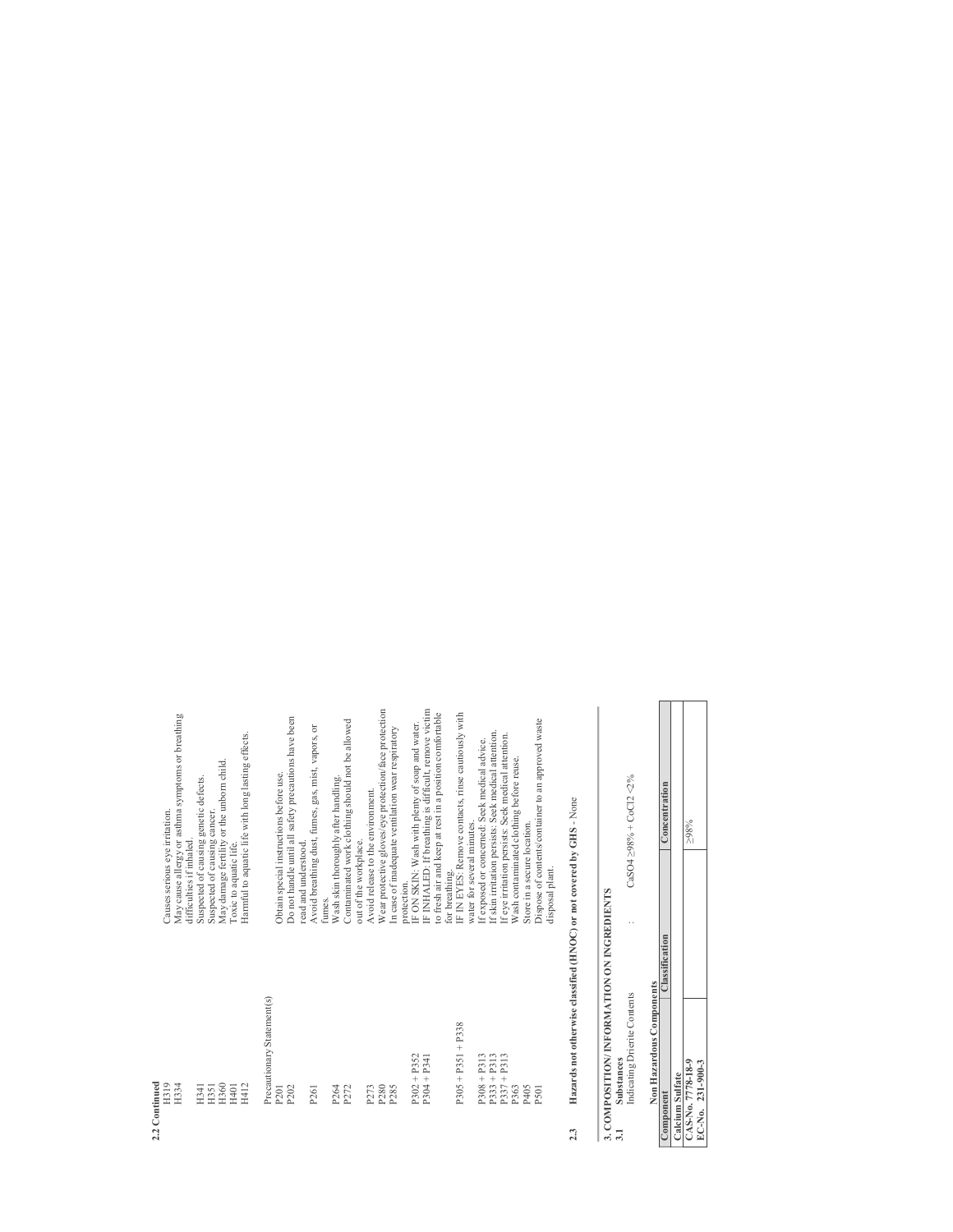| Component     | Hazardous Components                                               | <b>Classification</b>                                                                                                                                                                                                                                                        | Concentration |
|---------------|--------------------------------------------------------------------|------------------------------------------------------------------------------------------------------------------------------------------------------------------------------------------------------------------------------------------------------------------------------|---------------|
|               | <b>Cobalt Dichloride</b>                                           |                                                                                                                                                                                                                                                                              |               |
| EC-No.        | Index-No. $027-004-00-5$<br>$231 - 589 - 4$<br>CAS-No. 7646-79-9   | For the full text of the H-Statements mentioned in this Section, see Section 16.<br>Acute Tox. 4; Eye Dam. 1; Resp.<br>H302, H317, H318, H334, H341,<br>Sens. 1; Skin Sens. 1; Muta. 2;<br>Carc. 1B; Repr. 1B; Aquatic<br>Acute 1; Aquatic Chronic 1;<br>H350, H360, H410    | $2\%$         |
| $\frac{1}{4}$ | Description of First Aid Measures<br>4. FIRST AID MEASURES         |                                                                                                                                                                                                                                                                              |               |
|               | Move out of dangerous area. Consult a physician.<br>General Advice |                                                                                                                                                                                                                                                                              |               |
|               | Move person into fresh air. Seek medical advice.<br>Inhalation     |                                                                                                                                                                                                                                                                              |               |
|               | Skin Contact                                                       | Wash off with soap and water. If initation develops consult a physician.                                                                                                                                                                                                     |               |
|               | Eve Contact                                                        | Rinse thoroughly with water for at least 15 minutes. If irritation develops consult a physician.                                                                                                                                                                             |               |
|               | Ingestion<br>physician                                             | Never give anything by mouth to an unconscious person. Rinse mouth with water. Consult                                                                                                                                                                                       | a             |
| 4.2           | and/or in section 11.                                              | The most important known symptoms and effects are described in the labeling (see section 2.2)<br>Most important symptoms and effects, both acute and delayed                                                                                                                 |               |
| 4.3           | No data available                                                  | Indication of any immediate medical attention and special treatment needed                                                                                                                                                                                                   |               |
| ιώ.           | FIREFIGHTING MEASURES<br>Suitable Extinguishing Media              | Use water spray, alcohol resistant foam, dry chemical or carbon dioxide                                                                                                                                                                                                      |               |
| 5.2           |                                                                    | Sulfur Oxides, Hydrogen Chloride Gas, Cobalt/Cobalt Oxides, Calcium Oxide<br>Special hazards arising from the substance or mixture                                                                                                                                           |               |
| 5.3           | Advice for firefighters                                            | Wear self contained breathing apparatus for fire fighting if necessary.                                                                                                                                                                                                      |               |
| 5.4           | Further Information<br>No data available                           |                                                                                                                                                                                                                                                                              |               |
| ಷ             |                                                                    | Use personal protective equipment. Avoid dust formation. Avoid breathing vapors, mist, or gas.<br>ACCIDENTAL RELEASE MEASURES<br>Personal precautions, protective equipment, and emergency procedures<br>Ensure adequate ventilation. For personal protection see section 8. |               |
|               |                                                                    |                                                                                                                                                                                                                                                                              |               |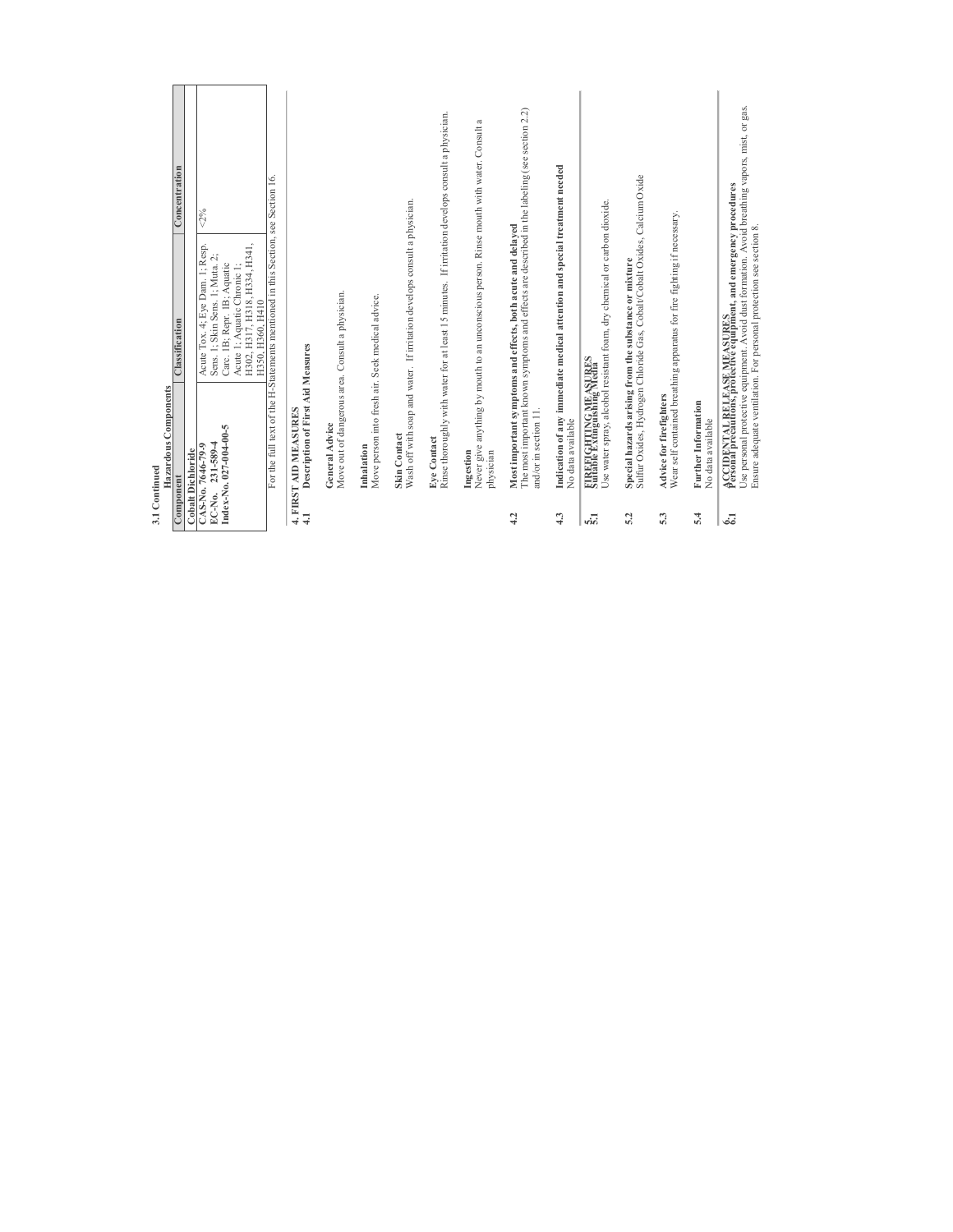| oduct enter drains. Discharge into                                                                                                    |            | Pennsylvania Right to Know Components<br>Section 15 Continued                                              |                                                                                                                                                                                                                                                                                                                                                                                                                       |  |
|---------------------------------------------------------------------------------------------------------------------------------------|------------|------------------------------------------------------------------------------------------------------------|-----------------------------------------------------------------------------------------------------------------------------------------------------------------------------------------------------------------------------------------------------------------------------------------------------------------------------------------------------------------------------------------------------------------------|--|
|                                                                                                                                       |            | Calcium Sulfate                                                                                            | Revision Date: 1994-04-01<br>CAS-No. 7778-18-9                                                                                                                                                                                                                                                                                                                                                                        |  |
| lisposal.                                                                                                                             |            | New Jersey Right to Know Components                                                                        |                                                                                                                                                                                                                                                                                                                                                                                                                       |  |
|                                                                                                                                       |            | Calcium Sulfate                                                                                            | Revision Date: 1994-04-01<br>CAS-No. 7778-18-9                                                                                                                                                                                                                                                                                                                                                                        |  |
| terosols. Provide appropriate<br>ons see section 2.2.                                                                                 |            | birth defects or any other reproductive harm.<br>California Prop. 65 Components<br>TSCA<br>U.S. Federal    | This product does not contain any chemicals known to the State of California to cause cancer,<br>CAS#7646-79-9 is listed on the TSCA Inventory.<br>CAS#7778-18-9 is listed on the TSCA Inventory.                                                                                                                                                                                                                     |  |
| Toxic Hazardous materials or<br>ell-ventilated place.                                                                                 |            | <b>WHMISRating</b><br>Hazard Class<br>Pictogram                                                            | $\widehat{\mathbb{P}}^{2\mathrm{A}}$ Very Toxic Material                                                                                                                                                                                                                                                                                                                                                              |  |
| ses are stipulated.                                                                                                                   | <u>16.</u> | Full text of H-Statements referred to under sections 2 and 3.<br><b>OTHER INFORMATION</b>                  |                                                                                                                                                                                                                                                                                                                                                                                                                       |  |
|                                                                                                                                       |            | H319                                                                                                       | Causes serious eve irritation.                                                                                                                                                                                                                                                                                                                                                                                        |  |
| <b>A.</b> Occupational Exposure<br>A. Occupational Exposure<br>its for Air Contaminants<br>$its$ (OSHA) - Table Z-1<br>$\overline{S}$ |            | Chronic Health Hazard:<br>Physical Hazard:<br><b>Health Hazard:</b><br><b>HMIS Rating</b><br>Flammability: | $\ast$<br>$\circ$<br>$\sim$                                                                                                                                                                                                                                                                                                                                                                                           |  |
| <b>A. ACGIH Threshold Limit</b><br>its for Air Contaminants<br>$its$ (OSHA) - Table-Z-1<br>ues(TLV)                                   |            | Reactivity Hazard:<br>Health Hazard:<br><b>NFPARating</b><br>Fire Hazard:                                  | $\sim$ 0                                                                                                                                                                                                                                                                                                                                                                                                              |  |
| <b>A. NIOSH Recommended</b><br>ster of Paris is the<br>osure Limits                                                                   |            | <b>Further Information</b>                                                                                 | copies for internal use only. The above information is believed to be correct but does not purport<br>Copyright 2019 W.A. Hammond Drierite Co., LTD. License granted to make unlimited paper                                                                                                                                                                                                                          |  |
| <b>A. NIOSH Recommended</b><br>ater of Paris is the<br>osure Limits                                                                   |            | or from contact with the above product. See www.drierite.com.                                              | be all inclusive and shall be used only as a guide. The information in this document is based on the<br>Drierite Co., LTD. and its affiliates shall not be held liable for any damage resulting from handling<br>precautions. It does not represent any guarantee of the properties of the product. W.A. Hammond<br>present state of our knowledge and is applicable to the product with regard to appropriate safety |  |
| A. ACGIH Threshold Limit<br>ues (TLV)                                                                                                 |            | Preparation Information:                                                                                   | W.A. Hammond Drierite Co., LTD. P.O. Box 460 Xenia, OH 45385 Revised 03-22-2019                                                                                                                                                                                                                                                                                                                                       |  |

6.2 Environmental precautions  $6.2$ 

Prevent further leakage or spillage if safe to do so. Do not let product enter drains. Discharge into Environmental precautions<br>Prevent further leakage or spillage if safe to do so. Do not let pro<br>the environment must be avoided. the environment must be avoided.

#### Remove without creating dust. Keep in suitable containers for disposal. Methods and materials for containment and cleaning up<br>Remove without creating dust. Keep in suitable containers for<br> $\mathsf d$ 6.3 Methods and materials for containment and cleaning up  $6.3$

 ${\bf Reference\ to\ other\ sections}$  <br> For disposal see section  $13.$ 6.4 Reference to other sections  $6.4$ 

For disposal see section 13.

#### 7. HANDLING AND STORAGE 7.1 Precautions for safe handling  $\frac{1}{2}$

Avoid contact with skin and eyes. Avoid formation of dust and aerosols. Provide appropriate exhaust ventilation at places where dust is formed. For precautions see section 2.2. HANDLING AND STORAGE<br>Precautions for safe handling<br>Avoid contact with skin and eyes. Avoid formation of dust and exhaust ventilation at places where dust is formed. For precaution

## Moisture sensitive. Keep container tightly closed in a dry and well-ventilated place. Conditions for safe storage, including any incompatibilities<br>Moisture sensitive. Keep container tightly closed in a dry and we<br>Storage class (TRGS 510): Non-combustible, acute toxic Cat. 3/<br>hazardous materials causing chr 7.2 Conditions for safe storage, including any incompatibilities  $7.2$

Storage class (TRGS 510): Non-combustible, acute toxic Cat. 3/Toxic Hazardous materials or hazardous materials causing chronic effects.

## Apart from the uses mentioned in section 1.2 no other specific uses are stipulated. Specific end use(s)<br>  $\Delta$ part from the uses mentioned in section 1.2 no other specific us 7.3 Specific end use(s)  $7.3$

EXPOSURE CONTROLS/PERSONAL PROTECTION<br>Control Parameters 8. EXPOSURE CONTROLS/PERSONAL PROTECTION 8.1 Control Parameters  $\frac{3}{8}$ 

#### rameters ontrol pa Components with workpla

|                   |           |                   | Components with workplace control parameters |                                                              |
|-------------------|-----------|-------------------|----------------------------------------------|--------------------------------------------------------------|
| Component         | CAS-No.   | Value             | Control Parameters                           | Basis                                                        |
| Calcium Sulfate   | 7778-18-9 | TWA               | $15.000000$ mg/m3                            | USA. Occupational Exposure                                   |
|                   |           |                   |                                              | $Lints$ (OSHA) – Table Z-1                                   |
|                   |           |                   |                                              | Limits for Air Contaminants                                  |
|                   |           | TWA               | 5.000000 mg/m3                               | USA. Occupational Exposure                                   |
|                   |           |                   |                                              | $Limit (OSHA) - Table - Z-1$                                 |
|                   |           |                   |                                              | Limits for Air Contaminants                                  |
|                   |           | TWA               | $10.000000$ mg/m3                            | USA. ACGIH Threshold Limit                                   |
|                   |           |                   |                                              | Values (TLV)                                                 |
|                   | Remarks   | Nasal Symptoms    |                                              |                                                              |
|                   |           | TWA               | 5.000000 mg/m3                               | USA. NIOSH Recommended                                       |
|                   |           |                   |                                              | Exposure Limits                                              |
|                   |           |                   |                                              | Gypsum is the dihydrate form & Plaster of Paris is the       |
|                   |           | hemihydrate form. |                                              |                                                              |
|                   |           | TWA               | $10.000000$ mg/m3                            | USA. NIOSH Recommended                                       |
|                   |           |                   |                                              | Exposure Limits                                              |
|                   |           |                   |                                              | Gypsum is the dihydrate form & Plaster of Paris is the       |
|                   |           | hemihydrate form. |                                              |                                                              |
|                   |           | TWA               | $10.000000$ mg/m3                            | USA. ACGIH Threshold Limit                                   |
|                   |           |                   |                                              | Values (TLV)                                                 |
|                   | Remarks   | Nasal Symptoms    |                                              |                                                              |
| Cobalt Dichloride | 7646-79-9 | TWA               | $0.020000$ mg/m3                             | USA. ACGIH Threshold Limit                                   |
|                   |           |                   |                                              | Values (TLV)                                                 |
|                   |           |                   | Pulmonary Function Asthma                    |                                                              |
|                   |           |                   | Myocardial Effects                           |                                                              |
|                   |           |                   |                                              | Substances for which there is a Biological Exposure Index or |
|                   |           |                   | Indices (See BEI® section)                   |                                                              |
|                   |           |                   |                                              | Confirmed animal carcinogen with unknown relevance to humans |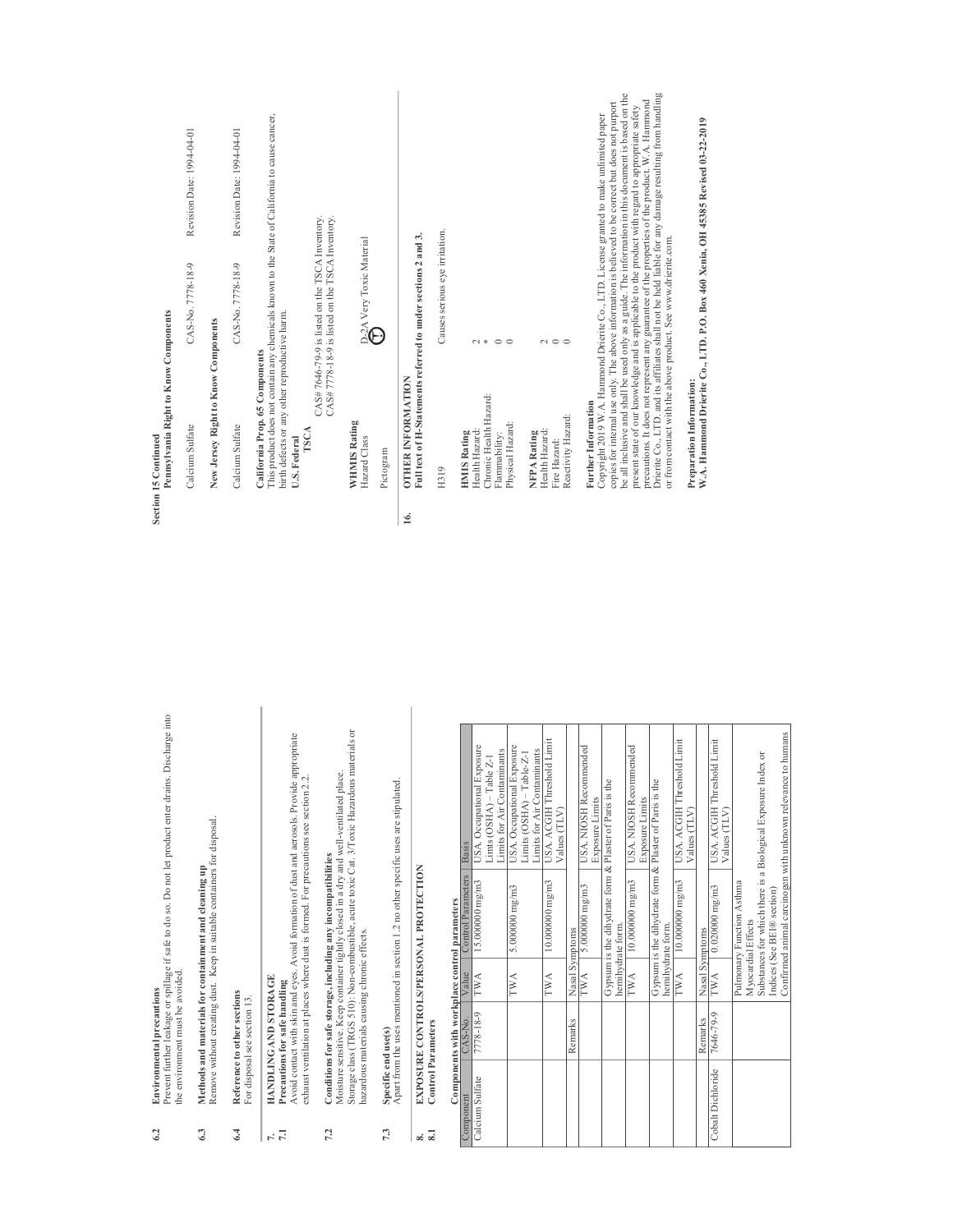| <b>DISPOSABLE CONSIDERATIONS</b><br>Waste Treatment Methods                                                                                                                                                                                                                                                                                        |     | Handle in accordance with good industrial hygiene and safety practice. Wash hands before breaks<br>Appropriate engineering controls<br>and at the end of workday.             |                                                                                                                                                                              |
|----------------------------------------------------------------------------------------------------------------------------------------------------------------------------------------------------------------------------------------------------------------------------------------------------------------------------------------------------|-----|-------------------------------------------------------------------------------------------------------------------------------------------------------------------------------|------------------------------------------------------------------------------------------------------------------------------------------------------------------------------|
| regulations may apply to empty container. State and/or local regulations may be different. Dispose<br>of in accordance with all local, state, and federal regulations or contract with a licensed chemical<br>These disposal guidelines are intended for the disposal of catalog size quantities only. Federal<br>disposal agency.<br>Product      |     | Personal protective equipment<br>Eye/Face Protection                                                                                                                          | Safety glasses with side-shields conforming to EN166. Use equipment for eye protection<br>and approved under appropriate government standards such as NIOSH (US) or EN (EU). |
| Dispose of as unused product.<br>Contaminated Packaging                                                                                                                                                                                                                                                                                            |     | technique (without touching glove's outer surface) to avoid skin contact with this<br><b>Skin Protection</b>                                                                  | Handle with gloves. Gloves must be inspected prior to use. Use proper glove removal                                                                                          |
| <b>TRANSPORT INFORMATION</b>                                                                                                                                                                                                                                                                                                                       |     | and good laboratory practices. Wash and dry hands.                                                                                                                            | product. Dispose of contaminated gloves after use in accordance with applicable laws                                                                                         |
| Not Dangerous Goods<br>DOT <sub>(US)</sub>                                                                                                                                                                                                                                                                                                         |     | Protective work clothing.<br><b>Body Protection</b>                                                                                                                           |                                                                                                                                                                              |
| UN number: 3077 Class: 9 Packing Group: III EMS-No: F-A, S-F Proper shipping name: ENVIRONMENTALLY HAZARDOUS SUBSTANCE, SOLID, N.O.S.<br>(Cobalt dichloride) Marine Pollutant: Yes Product falls under IMDG Code 3.3, Special<br>Provision 969 which allows product to be shipped "not restricted". **See further<br>information***<br><b>IMDG</b> |     | respirator cartridges. Use respirators and components tested and approved under<br>appropriate government standards such as NIOSH (US) or CEN (EU).<br>Respiratory Protection | For higher level protection use type OV/AG/P99 (US) or type ABEK-P2 (EU EN 143)<br>For nuisance exposures use type P95 (US) or type P1 (EU EN 143) particle respirator.      |
| Proper shipping name: ENVIRONMENTALLY HAZARDOUS SUBSTANCE, SOLID, N.O.S.<br>EMS-No: F-A, S-F<br>Packing Group: III<br>Class: 9<br>UN number: 3077<br>IATA                                                                                                                                                                                          |     | Prevent further leakage or spillage if safe to do so. Do not let product enter drains.<br>Discharge into environment must be avoided.<br>Control of Environmental Exposure    |                                                                                                                                                                              |
| (Cobalt dichloride) Marine Pollutant: Yes Product falls under Special Provision A197 which<br>allows product to be shipped "not restricted". **See further information**                                                                                                                                                                           | 9.1 | Information on Basic Physical and Chemical Properties<br>PHYSICAL AND CHEMICAL PROPERTIES                                                                                     |                                                                                                                                                                              |
| substances, UN 3077 and UN 3082 that allows these substances to be shipped as "not restricted"<br>**Special Provision A197-is a special provision assigned to environmentally hazardous<br>Further Information                                                                                                                                     |     | A) Appearance                                                                                                                                                                 | Color: Blue/Pink<br>Form: Granular                                                                                                                                           |
| provided that the net quantity in any receptacle does not exceed 5 kg per package and the<br>packaging used meets defined standards.                                                                                                                                                                                                               |     | B) Odor                                                                                                                                                                       | No Data Available                                                                                                                                                            |
| ***IMDG Code 3.3, Special Provision 969 is a special provision assigned to environmentally                                                                                                                                                                                                                                                         |     | C) Odor Threshold                                                                                                                                                             | No Data Available                                                                                                                                                            |
| hazardous substances, UN 3077 and UN 3082 that allows these substances to be shipped as "not<br>restricted" provided that the net quantity in any receptacle does not exceed 5 kg per package and                                                                                                                                                  |     | D) pH                                                                                                                                                                         | No Data Available                                                                                                                                                            |
| the packaging used meets defined standards.                                                                                                                                                                                                                                                                                                        |     | E) Melting Point/Freezing Point                                                                                                                                               | No Data Available                                                                                                                                                            |
| REGULATORY INFORMATION                                                                                                                                                                                                                                                                                                                             |     |                                                                                                                                                                               | No Data Available                                                                                                                                                            |
| <b>SARA 302 Components</b>                                                                                                                                                                                                                                                                                                                         |     | F) Initial Boiling Point and Boiling Range                                                                                                                                    |                                                                                                                                                                              |

#### REGULATORY INFORMATION 15. REGULATORY INFORMATION  $\overline{15}$ .

# SARA 302 Components

SARA 302 Components<br>SARA 302: No chemicals in this material are subject to the reporting requirements of SARA Title<br>III, Section 302. SARA 302: No chemicals in this material are subject to the reporting requirements of SARA Title III, Section 302.

## SARA 313 Components

SARA 313 Components<br>SARA 313: The following components are subject to reporting levels established by SARA Title SARA 313: The following components are subject to reporting levels established by SARA Title III, Section 313: III, Section 313:

Revision Date: 2009-07-17 Cobalt Dichloride CAS No. 7646-79-9 Revision Date: 2009-07-17 CAS No. 7646-79-9 Cobalt Dichloride

Acute Health Hazard, Chronic Health Hazard Acute Health Hazard, Chronic Health Hazard SARA 311/312 Hazards SARA 311/312 Hazards

## Massachusetts Right to Know Components Massachusetts Right to Know Components

Calcium Sulfate CAS No. 7778-18-9 Revision Date: 1994-04-01CAS No. 7778-18-9 Calcium Sulfate

Revision Date: 1994-04-01

#### **Exposure Controls** 8.2 Exposure Controls  $8.2$

13. DISPOSABLE CONSIDERATIONS 13.1 Waste Treatment Methods Product

 $\frac{13.1}{13.1}$ 

disposal agency. Contaminated Packaging Dispose of as unused product. 14. TRANSPORT INFORMATION **DOT (US)**<br>Not Dangerous Goods Not Dangerous Goods

 $14.$ 

| A) Appearance                                   | Color: Blue/Pink<br>Form: Granular |
|-------------------------------------------------|------------------------------------|
| B) Odor                                         | No Data Available                  |
| C) Odor Threshold                               | No Data Available                  |
| Hq(C                                            | No Data Available                  |
| E) Melting Point/Freezing Point                 | No Data Available                  |
| F) Initial Boiling Point and Boiling Range      | No Data Available                  |
| G) Flash Point                                  | No Data Available                  |
| H) Evaporation Rate                             | No Data Available                  |
| I) Flammability (Solid, Gas)                    | No Data Available                  |
| J) Upper/Lower Flammability or Explosive Limits | No Data Available                  |
| K) Vapor Pressure                               | Not Applicable                     |